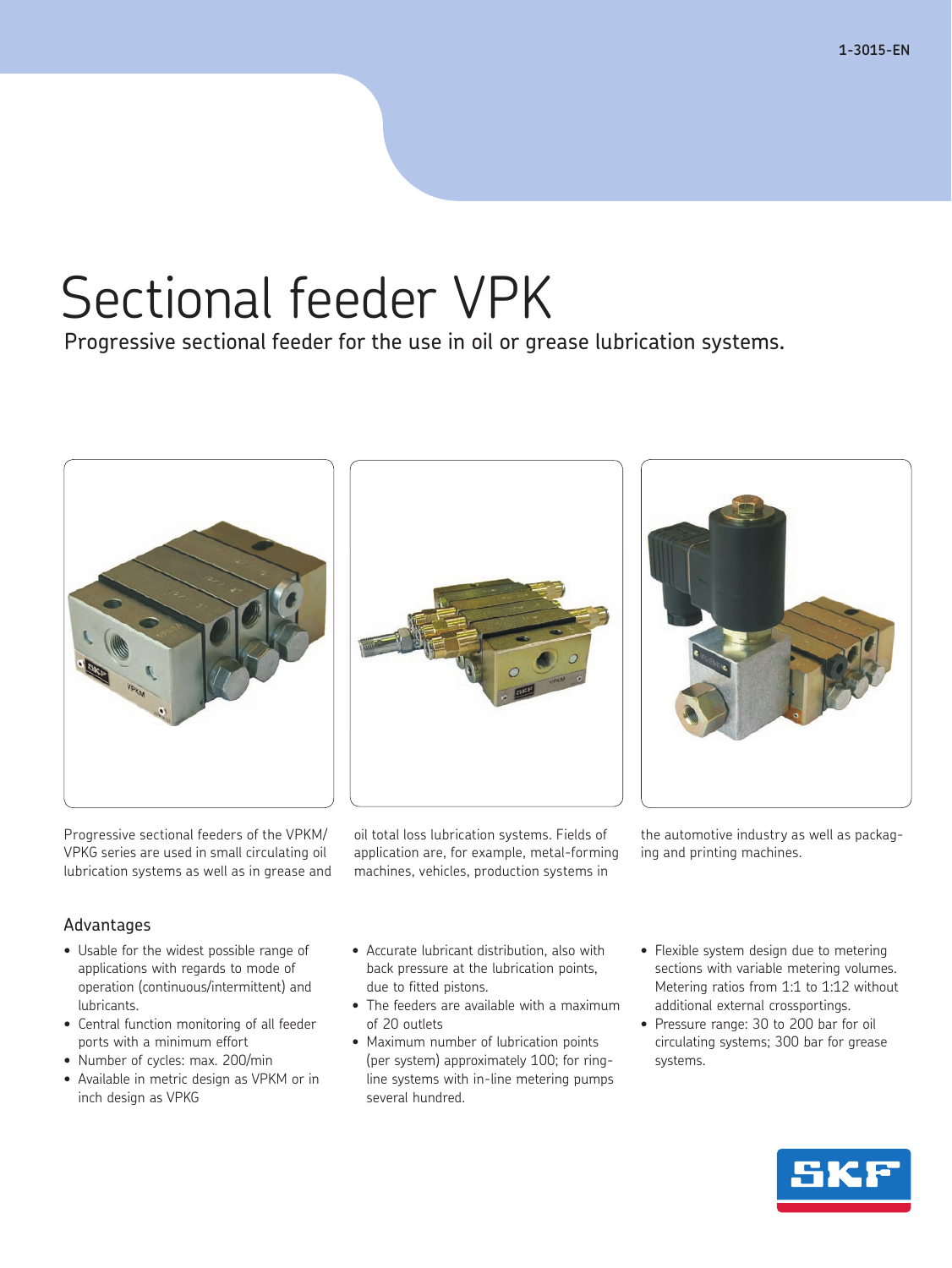### **Sectional feeder VPK Sectional feeder VPK**

### Table of contents

| General information 3<br>Operation sectional feeder 3<br>Information on the VPK design. 4<br>Quantity distribution 4<br>Operating pressure and temperature  4<br>Tightening torques 4 |
|---------------------------------------------------------------------------------------------------------------------------------------------------------------------------------------|
| Consolidation of outlets  5                                                                                                                                                           |
| Sectional feeder VPK, basic design,                                                                                                                                                   |
| without attachments,                                                                                                                                                                  |
| without monitoring 6<br>Sectional feeder VPK                                                                                                                                          |
| with piston detector  7                                                                                                                                                               |
| Sectional feeder VPK                                                                                                                                                                  |
| with cycle indicator 8                                                                                                                                                                |
| Sectional feeder VPK                                                                                                                                                                  |
| with proximity switch 9<br>Sectional feeder VPKG                                                                                                                                      |
| with 2/2 directional solenoid valve $\dots$ 10<br>Sectional feeder VPK with 4/2 and                                                                                                   |
| $3/2$ directional solenoid valve $\ldots \ldots 11$<br>Sectional feeder VPK with                                                                                                      |
| 2/2 directional solenoid valve for grease 12<br>External check valves for VPK  13<br>Explanation of the order codes $14$                                                              |



See important product usage information the on back cover.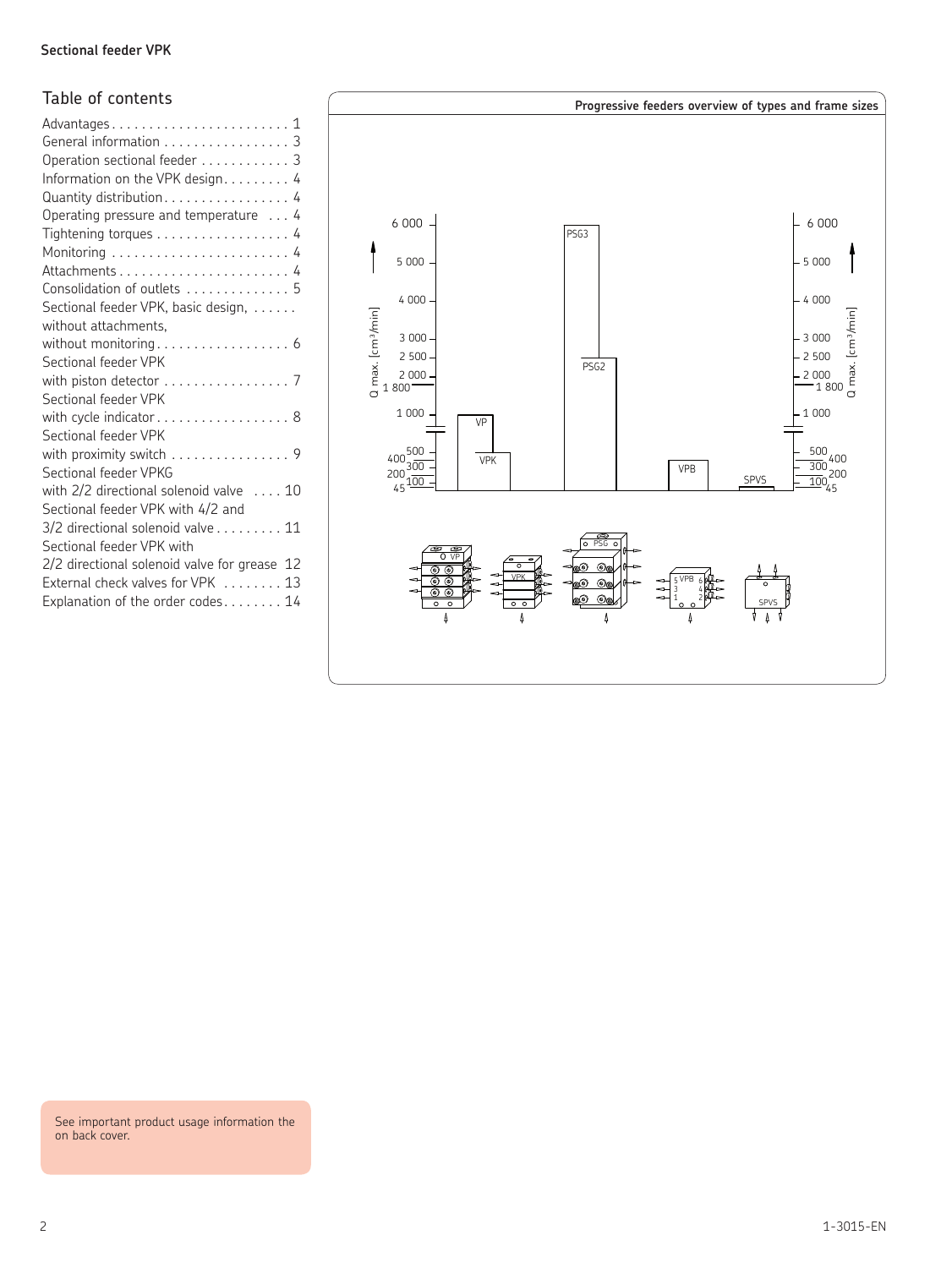### General information

The sectional feeder VPK, which belongs to the progressive feeder range, is available in the designs VPKM (metric threaded connectors) and VPKG (inch threaded connectors). With their metering sections, VPKM and VPKG cover a metering volume per outlet and cycle of  $0.05 \text{ cm}^3$  (twin section) to  $0.6$ cm3 (single section). The inlet of the feeder is located at an inlet section, the outlets are at the downstream feeder sections. The delivery ducts are sealed by elastic seals. An end section is located downstream of the last feeder section. All sections are interconnected with tie-rods. They seal the feeder assembly. The volumetric flow, which is sent via a tube, is compulsory distributed in a predetermined ratio to the outlets, i.e. to the lubrication points or the downstream progressive feeders. Pistons, which are aligned in series, meter the lubricant for two opposite outlets each and control the function of the neighboring piston. This way, the function of the sectional feeder can be checked by monitoring any piston with a cycle indicator or a piston detector. The optional add-on check valves offer high functional reliability (for high or different back pressures). They also guarantee an accurate feed and safe blocking behavior, even for internal crossporting.

### Operation sectional feeder

The task of the progressive feeder is to distribute consecutively specified portions of the pressure-fed lubricant (grease or oil) to the connected lubricant points. The discharge of the lubricant continues as long as it is pressure-fed to the progressive feeder. The specified portions are generated through the piston movement. Two lubricant outlets on the two end positions of the piston travel are allocated to each piston. The number of pistons within a feeder is variable. If lubricant is pressure-fed, the pistons of a feeder move in turn to their end position. The piston movement displaces the pre-metered portion of lubricant downstream from the piston to the corresponding downstream outlet. The movement of a piston can only start after the upstream piston has been moved to its end position. If all pistons are in their left or right end position, internal connecting bores in the feeder ensure a defined and continued running of the pistons. When all pistons have been moved once to the left as well as to the right end position, all connected lubricant points have been supplied once with the preset lubricant quantity. The portions for both outlets are determined by the diameter and the travel of the piston. The selection of the required portion is made during the design of the feeder. A subsequent change of the portions is only possible through a modification of the feeder.



*Piston end 4 is under pump pressure; piston end 1 has discharged to outlet 1a. Through the movement of piston 1/4, the connection main line - piston end 5 has been released.*



*Piston end 5 has been actuated and piston end 2 delivers via outlet 2a. Next, piston end 6 will be actuated – and so on.*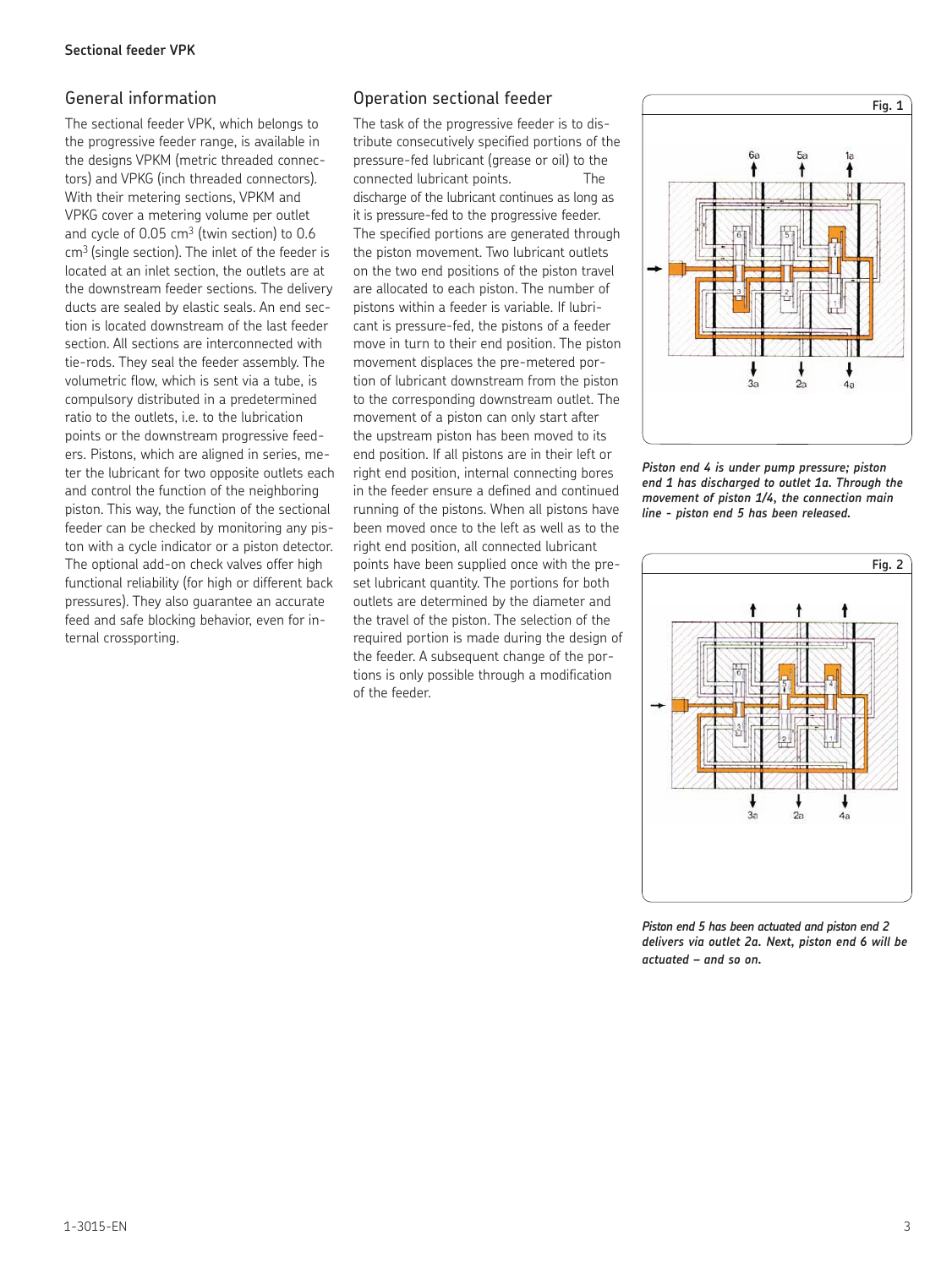## Information on the VPK design

The general criteria for the design of progressive feeders also apply without restrictions to the sectional feeder VPK. The most important criterion is the number of cycles (stroke rate). They should be held as low as possible by selecting high-volume feeders. A maximum value of 200 cycles/min should not be exceeded. Thus, pressure losses and noise level will also be reduced. In case of an installation on movable machine parts or in case of strong vibrations (e.g. on grease guns), the piston position of the feeder should not correspond with the direction of movement of the machine part.

To improve the metering accuracy and the functional reliability, check valves should be installed at the outlets when using greases. For the VPK feeder, the minimum number of feeder sections is 3, the maximum number is 10.

## Quantity distribution

Sectional feeders distribute an amount delivered by a pump to several outlets while the feeder determines the volumetric ratio. The different output quantities within a feeder are achieved by the use of various piston diameters or the joining of two or more outlets. The indicated lubricant quantities result from the piston diameter and the maximum travel of the piston. Depending on the system design, the volume flow may vary by minus 40%.

For master feeder/secondary feeder systems, check valves must be used on the feeder outlets of the master feeder.

For the sectional feeders VPKM and VPKG, sections for two connections  $(T = twin)$  or for one connection  $(S = single)$  are available. In case of single sections, the two opposite outlets are connected internally, whereby one outlet is closed. For the VPK feeder, it is also possible to join two neighboring outlets after the feeders have been completely installed!



*Internal connection (crossporting) of the outlets on each side*

### Operating pressure and temperature

The maximum permissible operating pressure of the sectional feeder depends on the monitoring type or the upstream attachments. In each case, the lower component is decisive. The respective operating temperature range specified under the parameters has to be maintained.

## Tightening torques

During the installation of the VPK feeder, consisting of inlet section, inlet plate, twin and single sections, separator plates as well as end plate and end section, the following tightening torques have to be adhered to for the tie-rods and nuts:

### **Tightening torque:**

| Tie-rod (2x)                        | each 2.4 Nm |  |
|-------------------------------------|-------------|--|
| Nut for tie-rod M6 (2x) each 9,0 Nm |             |  |

## Monitoring

All standard sections can be monitored directly by means of a piston detector (compare parameters piston detector, monitoring type P2, P3) and can be retrofitted. Furthermore, the piston movement can be performed by visual stroke monitoring, monitoring type ZY.

Both monitoring models can be used for oil as well as for grease.

### **Attachments**

The modular structure of the sectional feeder becomes particularly apparent in the range of attachments. Optionally, the sectional feeder VPK can be equipped with:

- upstream 2/2 directional solenoid valve, (VPKG only), attachment 13, for oil
- upstream 2/2 directional solenoid valve, attachment 15, for grease
- upstream 4/2 directional solenoid valve, attachment 08/09/14, for oil (see Figure 04).



*Monitoring equipment and attachments*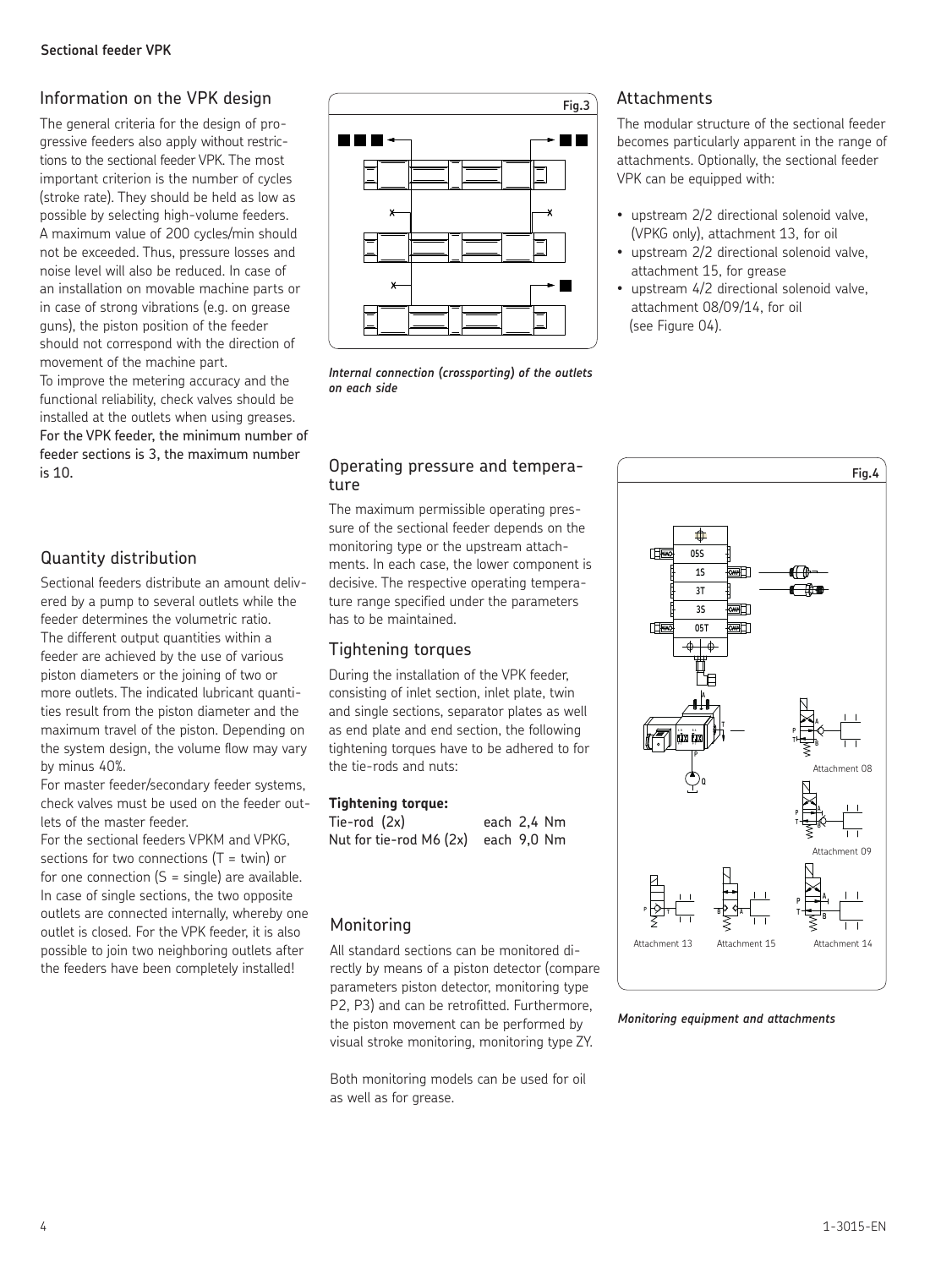### Consolidation of outlets

Two neighboring outlets are joined from the end section towards the inlet section. The plug 1) of the outlet nearest to the end section must be unscrewed and the outlet bore must be sealed with a screw plug. The fluid of the two outlets will then flow out of the outlet near the inlet section.

### Caution:

The feeder section behind the inlet section must not be closed!

### Important!

It is absolutely essential, that the plug  $1$ ) has been removed before screwing in the screw plug, otherwise the feeder may block.

This way, the outlets of an entire feeder side can be combined, as long as there is no single section in-between. The single section completes the group formation; a new group formation can only be carried out behind the single section. If it turns out that the fluids of two neighboring outlets have to be separat-

ed again (e.g. due to an additional lubrication point), this will be a simple matter. The only thing to do is to screw in a plug  $1$ ) and to connect the previously closed outlet to the new lubrication point.



### *1) Plug, order no. 917-006-101*



*Example for the consolidation of several neighboring outlets Example of the variations for 1 to 6 lubrication* 

*points on a 3-section feeder*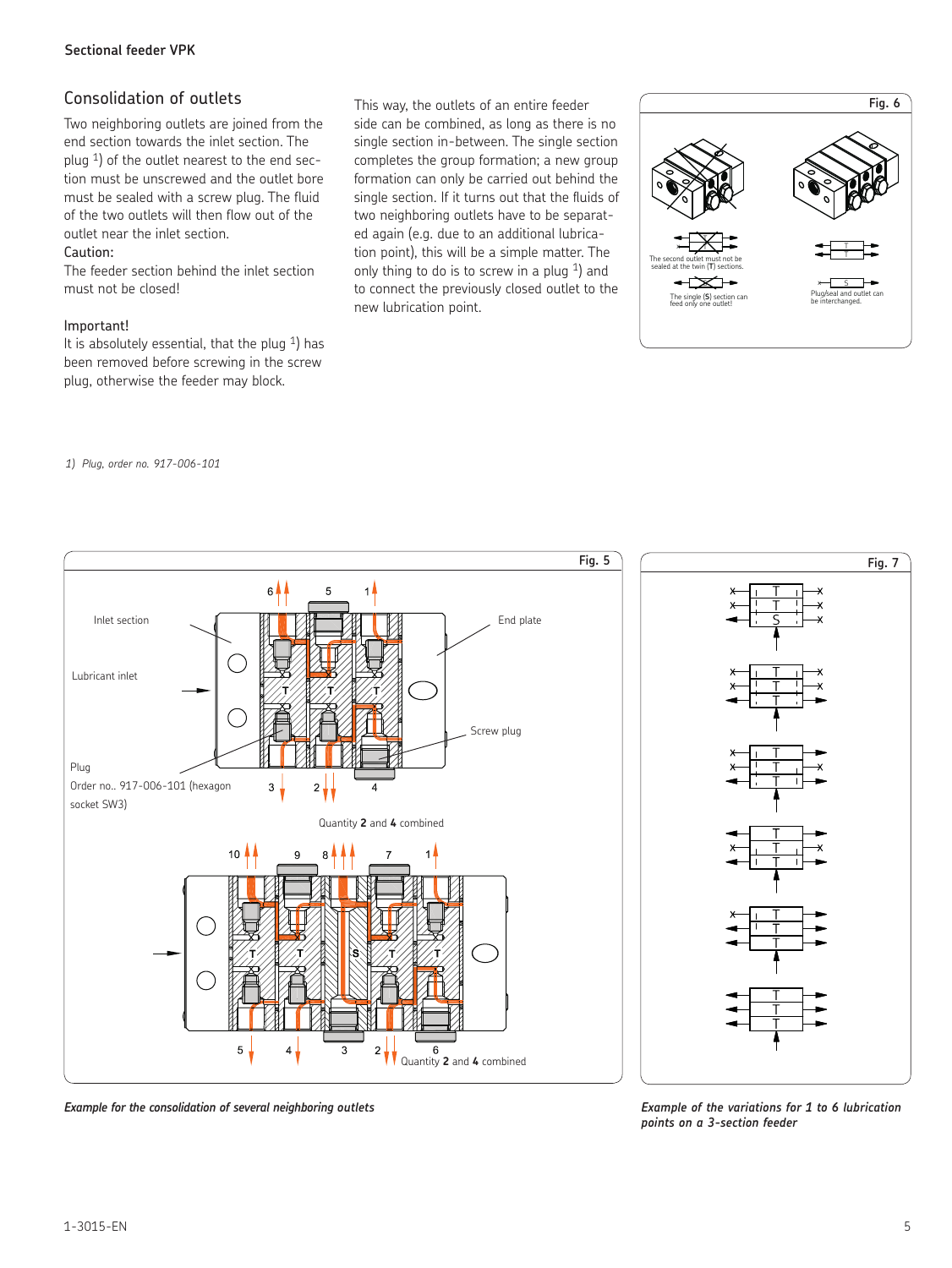## Sectional feeder VPK, basic design

for oil or grease, without attachments, without monitoring





|                          |                              |                               |                        | Dimensions |
|--------------------------|------------------------------|-------------------------------|------------------------|------------|
| Type                     | Number of<br>Feeder sections | Number of<br>possible outlets | L <sub>2</sub><br>[mm] | L1<br>[mm] |
| VPKM-3 / VPKG-3 $1$ )    | 3                            | 6                             | 81.9                   | 68,4       |
| VPKM-4 / VPKG-4          | 4                            | 8                             | 98.1                   | 84.6       |
| VPKM-5 / VPKG-5          | 5                            | 10                            | 114.3                  | 100.8      |
| VPKM-6 / VPKG-6          | $\overline{6}$               | 12                            | 130.5                  | 117.0      |
| VPKM-7 / VPKG-7          | 7                            | 14                            | 146.7                  | 133,2      |
| VPKM-8 / VPKG-8          | 8                            | 16                            | 162.9                  | 149.4      |
| VPKM-9 / VPKG-9          | 9                            | 18                            | 179.1                  | 165,6      |
| <b>VPKM-10 / VPKG-10</b> | 10                           | 20                            | 195.3                  | 181,8      |

*1) This progressive feeder must be installed with check valves*

| <b>Technical data</b>                                                                                                                                                                                              |
|--------------------------------------------------------------------------------------------------------------------------------------------------------------------------------------------------------------------|
| Mounting position discretionary<br>Screw connection $\ldots \ldots \ldots$ /0: VPKM = M10x1 VPKG = G1/8"                                                                                                           |
| Ambient temperature range $\ldots \ldots \ldots \ldots -25$ to +90 °C<br>Feeder sections  see table<br>Occupied outlets with internal connections .1 to 19<br>Material                                             |
| lnlet plate, separator plate and end plate Steel, tinned/nitrile-<br>butadiene rubber                                                                                                                              |
| Sections (piston plates) Steel, tinned<br>Hydraulic                                                                                                                                                                |
| Operating pressure max.: Oil 200 bar, grease 300 bar<br>Volume per outlet and cycle see table<br>Lubricant  Mineral oils, greases based on mineral oil,<br>environmentally friendly and synthetic oils and greases |
| Operating viscosity $\dots \dots \dots > 12$ mm <sup>2</sup> /s                                                                                                                                                    |
| Worked penetration $\dots \dots \dots \ge 265$ × 0.1 mm (up to NLGI grade 2)                                                                                                                                       |

**Selection of the feeder sections for the required lubricant quantity** 

| Quantity per cycle<br>and outlet (cm <sup>3</sup> ) | Number of<br>Outlets     | Description<br>of the sections |  |
|-----------------------------------------------------|--------------------------|--------------------------------|--|
|                                                     |                          |                                |  |
| 0.05                                                | $\mathcal{P}$            | 05T                            |  |
| 0,10                                                | $\overline{\phantom{0}}$ | 1T                             |  |
| 0,20                                                | $\overline{\phantom{0}}$ | 2T                             |  |
| 0,30                                                | $\overline{\phantom{0}}$ | 3T                             |  |
| 0,10                                                | $\mathbf 1$              | 05S                            |  |
| 0,20                                                | $\mathbf 1$              | 1S                             |  |
| 0,40                                                | $\mathbf 1$              | 2S                             |  |
| 0,60                                                | 1                        | 35                             |  |
|                                                     |                          |                                |  |

|                |                                       | Accessories    |
|----------------|---------------------------------------|----------------|
| Male couplings |                                       | Order no.      |
| Designation    |                                       |                |
| Inlet          | for tube $\emptyset$ 6.               | 406-423        |
| $M10x1$ :      | for tube $\varnothing$ 8.             | 441-008-511    |
|                | for tube $\varnothing$ 10,            | $410 - 443$    |
| Inlet          | for tube $\emptyset$ 6.               | 406-403W       |
| $G1/8$ ":      | for tube $\varnothing$ 8.             | 408-423W       |
|                | for tube $\varnothing$ 10,            | 410-443W       |
| Outlets        | for tube $\varnothing$ 4.             | 404-403        |
| $M10x1$ :      | for tube $\emptyset$ 6.               | 406-403        |
|                | for tube $\varnothing$ 8.             | 441-008-511    |
| Outlets        | for tube $\varnothing$ 4.             | 404-403W       |
| $G1/8$ ":      | for tube $\varnothing$ 6.             | 406-403W       |
|                | for tube $\emptyset$ 8.               | 408-403W       |
|                | Plug-in connector VPM for tube ø 6, M | 451-006-518-VS |
|                | Plug-in connector VPM for tube ø 6, G | 406-423W-VS    |
|                | Screw plug for unused outlets:        |                |
|                | <b>VPKM (M10x1)</b>                   | 466-431-001    |
|                | <b>VPKG (G1/8")</b>                   | 466-419-001    |
|                |                                       |                |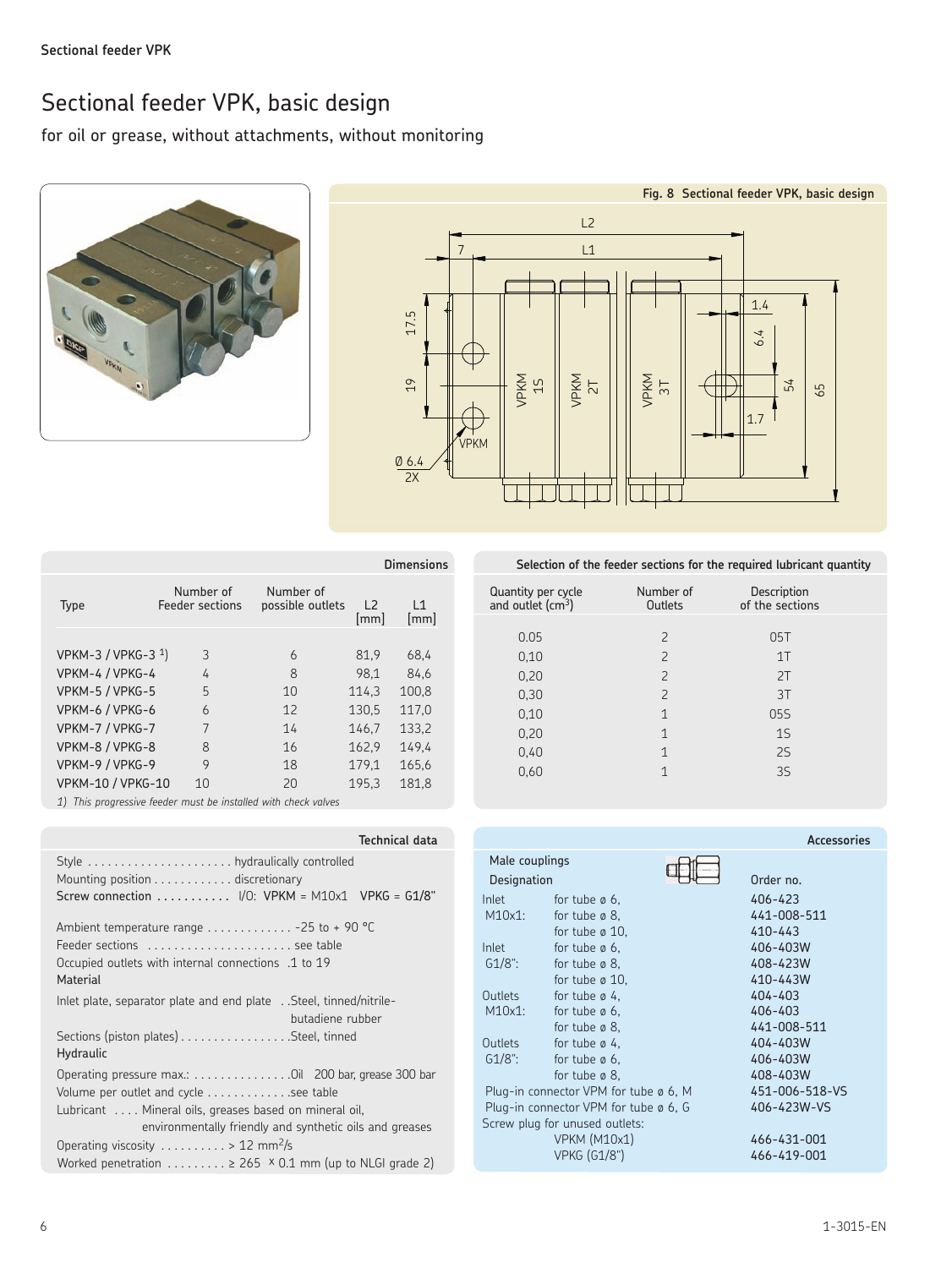## Sectional feeder VPK with piston detector

for oil or grease, monitoring types P2 and P3



| Technical data                                                                                  |  |
|-------------------------------------------------------------------------------------------------|--|
| Sectional feeder VPK<br>For further technical data, see "VPK Basic Design", page 6              |  |
| Electric                                                                                        |  |
| Piston detector $\dots\dots\dots$ 2-pin (P2)                                                    |  |
| (short-circuit protection, intermittent and protected against polarity<br>reversal, NC contact) |  |
| Internal thread $\ldots \ldots \ldots$ M10x1                                                    |  |
| Design  with 4-point LED, 2-pin connection                                                      |  |
| Ambient temperature range $\ldots$ - 25 to + 80 °C                                              |  |
| Rated voltage  10 to 36 V DC                                                                    |  |
| Residual ripple $\,\,\ldots\ldots\ldots\,3\%$ to 15 $\,\mathrm{\%}$                             |  |
| Load current $\dots\dots\dots\dots$ max. 100 mA                                                 |  |
| Protection class $\ldots \ldots \ldots$ . IP 67                                                 |  |
| Output function  NC contact                                                                     |  |
| Minimum load current 4 mA                                                                       |  |

### **Piston detector, 3-pin (P3)**

(short-circuit protection, intermittent and protected against polarity reversal, NC contact PNP)

| Internal thread $\ldots \ldots \ldots$ M10x1      |
|---------------------------------------------------|
| Design  with 4-point LED, 3-pin connection        |
| Ambient temperature range $\ldots$ - 25 to +80 °C |
| Rated voltage  10 to 36 V DC                      |
| Residual ripple $\dots\dots\dots\dots \leq 10\%$  |
| Load current $\dots\dots\dots\dots$ max. 100 mA   |
| Protection class $\ldots \ldots \ldots$ . IP 67   |
| Output function  PNP contact                      |
|                                                   |

**Accessories**

Note: The cable socket of the piston detector must be ordered separately!

| Piston detector P2, 2-pin               |             |
|-----------------------------------------|-------------|
| <b>Designation</b>                      | Order no.   |
| Cable socket M12x1, 4-pin, without LED, |             |
| without cable                           | 179-990-371 |
| with 5 m cable                          | 179-990-381 |
| with 10 m cable                         | 179-990-603 |
| angled, without cable                   | 179-990-372 |
| angled, with 5 m yd cable               | 179-990-382 |
|                                         |             |
| Piston detector P3, 3-pin               |             |
| Designation                             | Order no.   |
| Cable socket M12x1, 4-pin, without LED, |             |
| without cable                           | 179-990-371 |
| with 5 m cable                          | 179-990-600 |
| with 10 m cable                         | 179-990-603 |
| angled, without cable                   | 179-990-372 |
| angled, with 5 m cable                  | 179-990-601 |
|                                         |             |

### Note!

You will find additional technical data on the cable sockets in the leaflet "Electrical Plug-In Connections", leaflet no. 1-1730-US.

|                            | Spare parts   |
|----------------------------|---------------|
| <b>Designation</b>         | Order no.     |
| Piston detector, 2-pin     | 177-300-092   |
| Piston detector, 3-pin     | 177-300-095   |
| O-ring for piston detector | WVN501-10x1.5 |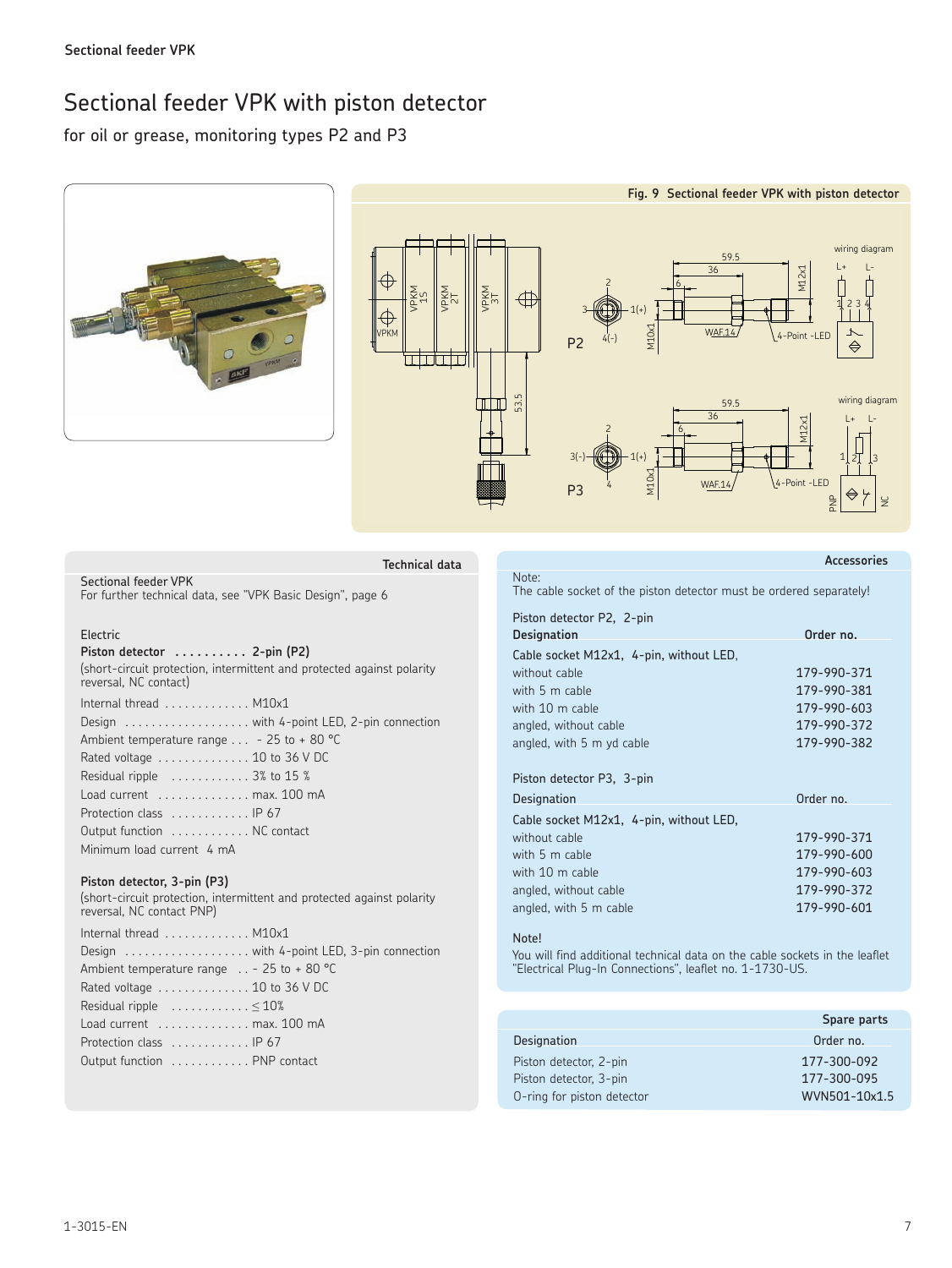## Sectional feeder VPK with cycle indicator

for oil or grease, monitoring type ZY (optical control)



### **Technical data**

For further technical data, see "VPK Basic Design", page 6 Ambient temperature range . . . . . . . . . . . . . . . . . . - 15 to +75 °C

### **Spare parts Designation Order no.** Cycle indicator (only complete with feeder section) **Example: VPK M** - **K-** 3T - **ZY-** R Specification of the thread, metric = **M**, inches = **G** Specification of the metering section, e.g. **1T**; **2T**; **..** Specification of the installation position, left =**L**, right = **R**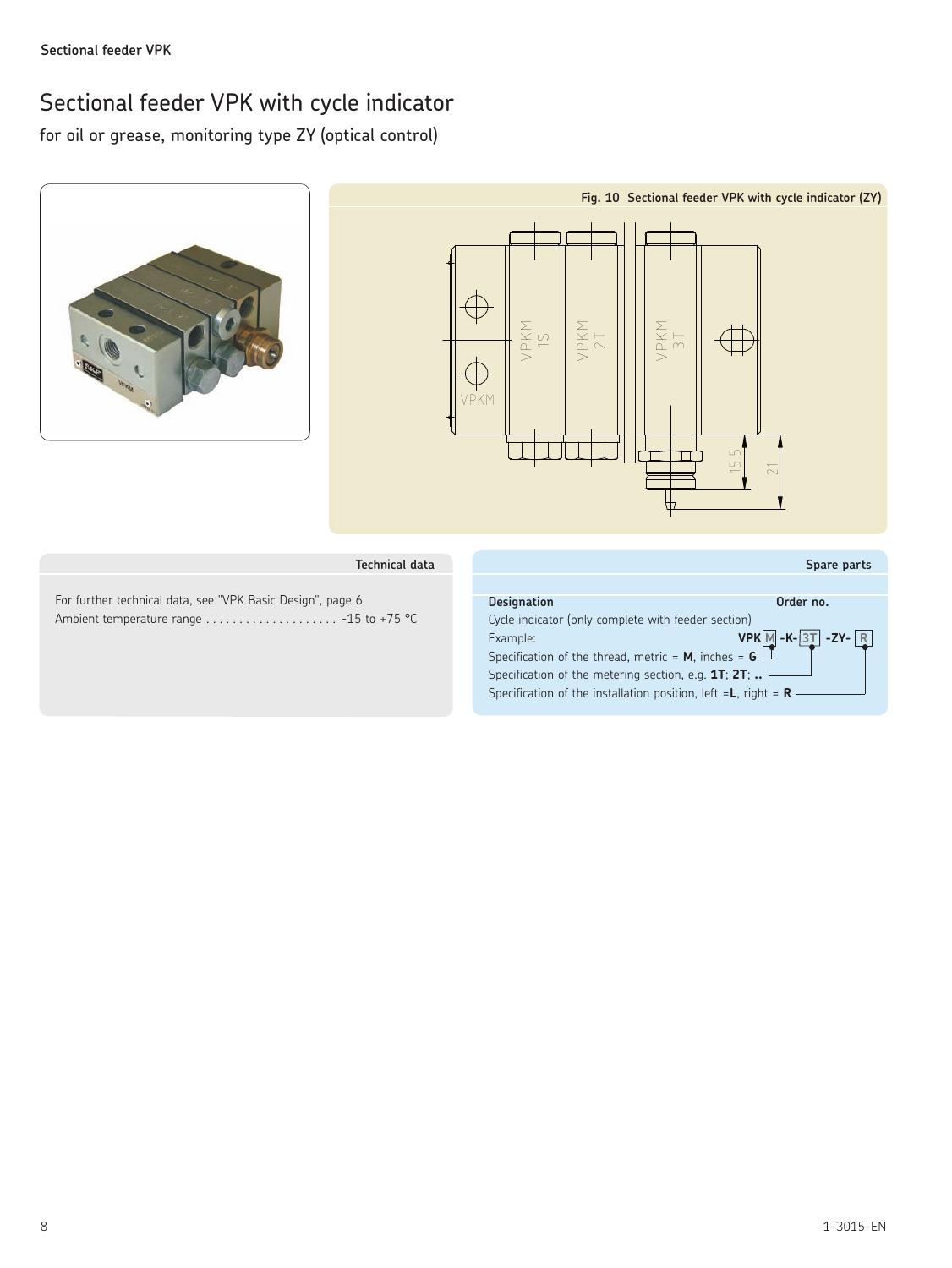## Sectional feeder VPK with proximity switch

for oil or grease, monitoring type ZS (electrical control)





For further technical data, see "VPK Basic Design", page 6 Ambient temperature range -15 to +70 °C

### **Proximity switch**

### Note!

Proximity switch, can only be used with NAMUR switching amplifier! Internal thread  $\dots\dots\dots\dots$  M12x1 Design  $\dots \dots \dots \dots$ . PVC, with 2 m cable, 2x 0.34 mm<sup>2</sup> rated voltage  $\dots\dots\dots\dots.8.2$  V DC Power consumption  $\dots \dots$  conducting > 2.2 mA, blocking < 1.0 mA Protection class ........... IP 67 Output function ..........Contact normally closed (NC)

|                                       | Spare parts     |
|---------------------------------------|-----------------|
| <b>Designation</b>                    | Order no.       |
| Proximity switch                      | 177-300-075     |
| Housing proximity switch              | VPKM.13         |
| Screws for the fitting of the housing | DIN914-M4x6-45H |
|                                       |                 |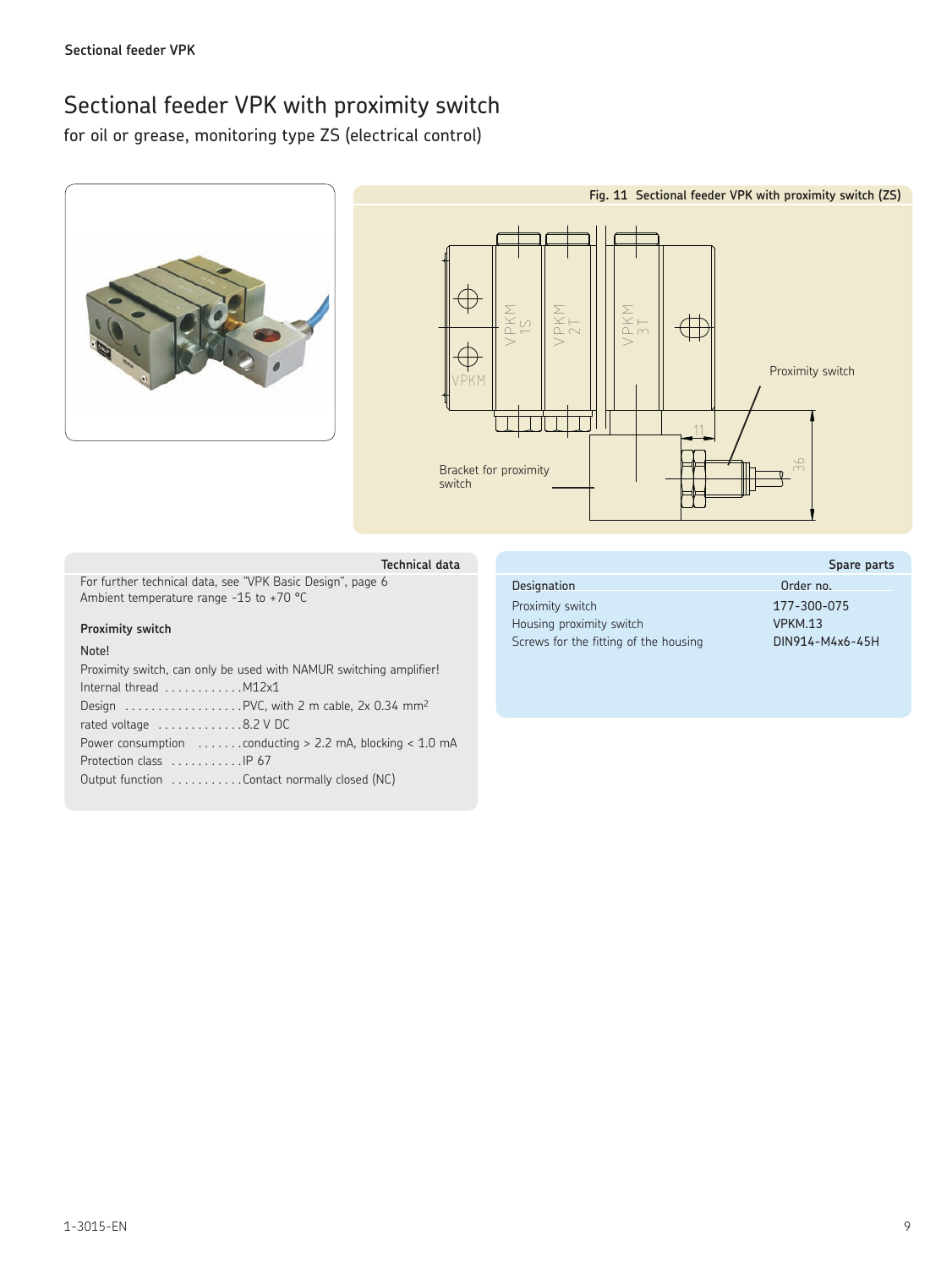## Sectional feeder VPKG with 2/2 directional solenoid valve

for oil, attachment 13





**Technical data**

### **Sectional feeder VPK**

For further technical data, see "VPK Basic Design", page 6

Thread connection: . . . . . . . . . . . . Inlet: VPKG G1/8" Ambient temperature range ...... -15 to 75 °C

### **Hydraulic**

| Operating pressure max.  Oil 150 bar            |  |
|-------------------------------------------------|--|
| Lubricant  Mineral oils and synthetic oils      |  |
| Operating viscosity  20-1000 mm <sup>2</sup> /s |  |

### **Electric**

Directional solenoid valve

### **General information**

| Valve function 2/2 directional solenoid valve |  |
|-----------------------------------------------|--|
| Type/operationPusher/solenoid                 |  |
| Basic position de-energized, relieved         |  |

### **Electrics**

| (When ordering, please state voltage, type of current and frequency) |
|----------------------------------------------------------------------|
| Voltages $\ldots \ldots \ldots \ldots \ldots \ldots 24$ V DC         |
|                                                                      |
|                                                                      |
| Protection class / IP 65                                             |
| Electrical connection $\ldots \ldots \ldots$ . Plug / DIN 43650      |
|                                                                      |
|                                                                      |

### **Spare parts**

### Designation **Order no. Order no.**

2/2 directional control valve VPKG-VEN+924 Cable socket - 2/2 directional control valve 24-1882-2029

### Note!

You will find additional technical data on the cable sockets in the leaflet "Electrical Plug-In Connections", leaflet no. 1-1730-EN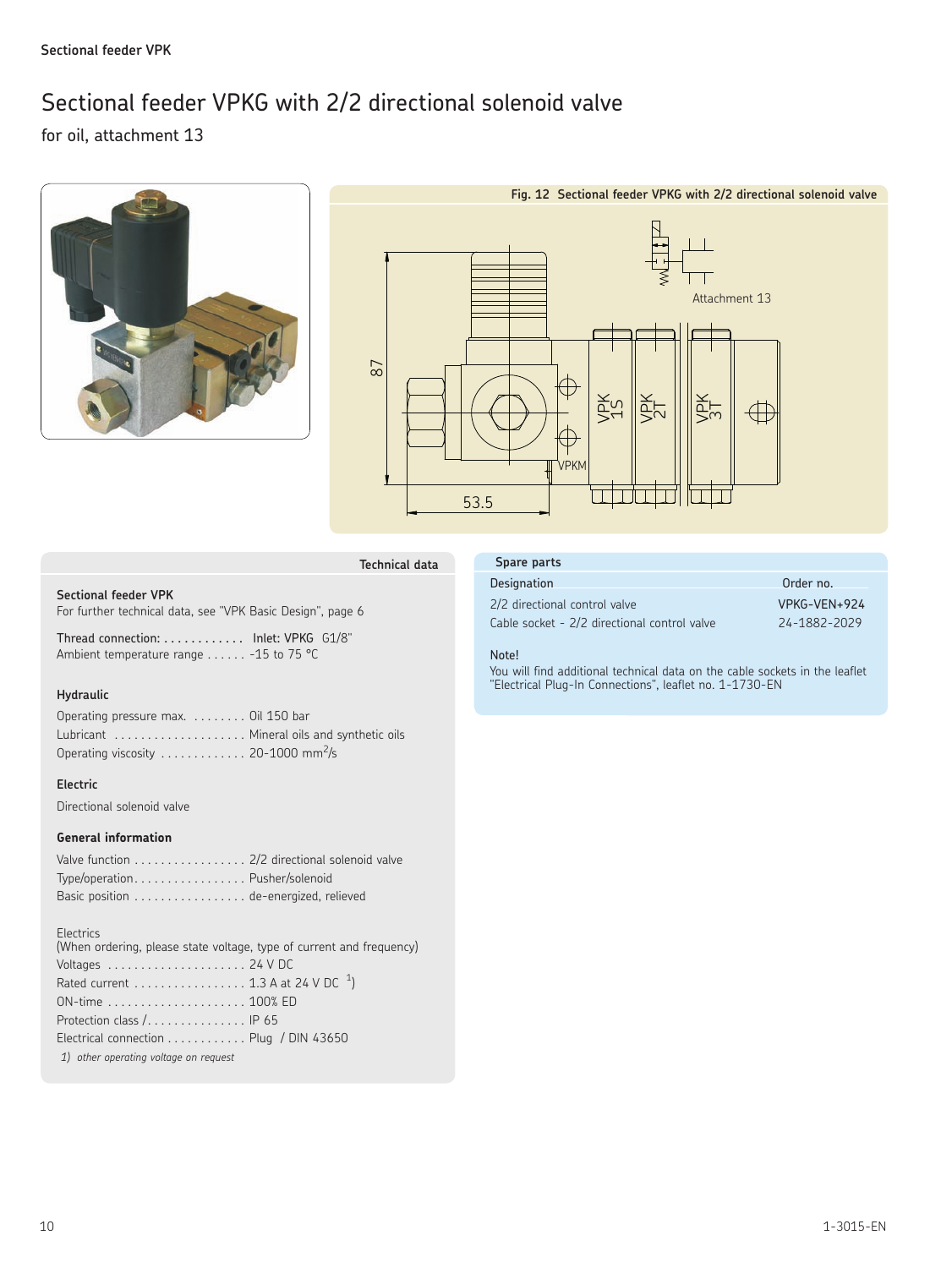## Sectional feeder VPK with 4/2 and 3/2 directional solenoid valve

for Oil, attachments 08; 09; 14





## **Note**

For attachment 09 and attachment 14, the screw plug and the corresponding sealing ring must be ordered separately.

| Technical data |  |
|----------------|--|

### **Sectional feeder VPK**

For further technical data, see "VPK Basic Design", page 6

Thread connection: . . **Inlet**: VPKM M10x1, VPKG G1/8" Ambient temperature range  $\dots$  -15 to +75 °C

### **Hydraulic**

| Operating pressure max.  Oil 150 bar            |  |
|-------------------------------------------------|--|
| Lubricant  Mineral oils and synthetic oils      |  |
| Operating viscosity  20-1000 mm <sup>2</sup> /s |  |

### **Electric**

Directional solenoid valve

### **General information**

| Valve function 4/2 (3/2) directional solenoid valve |                    |  |
|-----------------------------------------------------|--------------------|--|
| Type/operationPusher/solenoid                       |                    |  |
| Basic position 4/2 open $P > A$                     |                    |  |
|                                                     | $3/2$ open $B > T$ |  |

### Electrics

| (When ordering, please state voltage, type of current and frequency) |  |  |
|----------------------------------------------------------------------|--|--|
| Voltages $\ldots \ldots \ldots \ldots \ldots \ldots 24$ V DC 1)      |  |  |
|                                                                      |  |  |
| Protection class $/$ IP 65                                           |  |  |
| Electrical connection Plug / DIN 43650                               |  |  |

 *1) other operating voltage on request*

### **Spare parts**

### Note!

The cable socket of the directional solenoid valve must be ordered separately!

### **VPKG**

| Designation                                     | Order No.        |
|-------------------------------------------------|------------------|
| Starter plate for directional solenoid valve    | 44-0711-2263     |
| 4/2 directional solenoid valve                  | 161-140-050+924  |
| Plug directional solenoid valve                 | 24-1882-2029     |
| Fixing bolts for 4/2 directional solenoid valve | DIN912-M5x20-8.8 |
| Screw plug (for unused connection)              | 95-0018-0908     |
| Sealing ring                                    |                  |
| 504-019                                         |                  |

### **VPKM**

| Designation                                      | Order no.         |
|--------------------------------------------------|-------------------|
| Starter plate for 4/2 directional solenoid valve | 44-0711-2264      |
| 4/2 directional solenoid valve                   | 161-140-050+924   |
| Cable socket directional solenoid valve          | 24-1882-2029      |
| Fixing bolts for 4/2 directional solenoid valve  | DIN912-M5x20-8.8  |
| Screw plug (for unused connection)               | DIN 908-M10x1-5.8 |
| Sealing ring                                     | 504-019           |
|                                                  |                   |

### **Note!**

You will find additional technical data on the cable sockets in the leaflet "Electrical Plug-In Connections", leaflet no. 1-1730-EN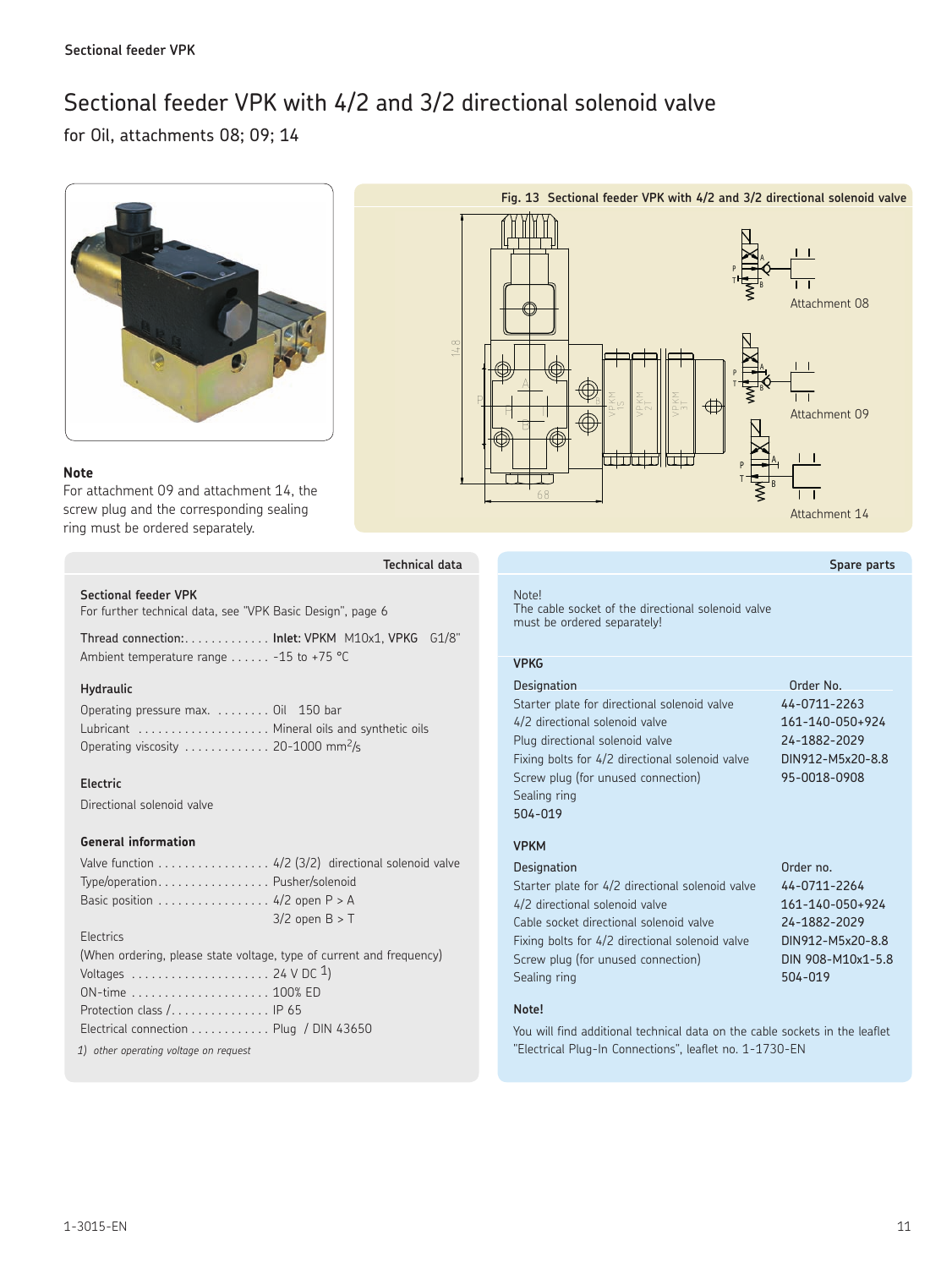## Sectional feeder VPK with 2/2 directional solenoid valve

for grease, attachment 15 with 2/2 directional control valve, de-energized, continuity to feeder closed





### Note

Feeder and directional solenoid valve are delivered separately. The assembly with the help of the enclosed materials for the installation is carried out by the customer.

|                                                                                                            | Technical data |
|------------------------------------------------------------------------------------------------------------|----------------|
| <b>Sectional feeder VPK</b><br>For further technical data, see "VPK Basic Design", page 6                  |                |
| Thread connection: $\dots\dots\dots\dots\dots$ lnlet: $61/4"$<br>Ambient temperature range - 25 to + 80 °C |                |
| <b>Hydraulic</b><br>Operating pressure max.  Grease 300 bar<br>Lubricant  Greases up to NLGI Grade 2       |                |
| Electric<br>Directional solenoid valve                                                                     |                |
| <b>General information</b>                                                                                 |                |

| <b>Flectrics</b>                           |  |
|--------------------------------------------|--|
|                                            |  |
|                                            |  |
|                                            |  |
| ON-time  100% ED (at max. +35 °C)          |  |
| Protection class / IP 65                   |  |
| Electrical connection Plug / DIN 43650 AF3 |  |

|                                                                                                                                                                          | Arressories |
|--------------------------------------------------------------------------------------------------------------------------------------------------------------------------|-------------|
| Note:<br>The cable socket of the directional solenoid valve must be ordered<br>separately!                                                                               |             |
| Designation                                                                                                                                                              | Order no.   |
| Cable socket with protection device,<br>3 m PUR cable and LED                                                                                                            | 179-990-416 |
| Note!<br>You will find additional cable sockets as well as technical data on the cable<br>sockets in the leaflet "Electrical Plug-In Connections", leaflet no. 1-1730-EN |             |
|                                                                                                                                                                          |             |

| Spare parts                                                          |                         |  |  |  |  |  |  |  |
|----------------------------------------------------------------------|-------------------------|--|--|--|--|--|--|--|
| Designation                                                          | Order no.               |  |  |  |  |  |  |  |
| 2/2 directional control valve                                        | 161-110-031             |  |  |  |  |  |  |  |
| Cable socket - 2/2 directional control valve                         | 24-1882-2029            |  |  |  |  |  |  |  |
| Adapter board                                                        | 44-1503-2365            |  |  |  |  |  |  |  |
| Screws adapter board                                                 | DIN963-M6x16-4.8        |  |  |  |  |  |  |  |
| <b>VPKM</b><br>Inter-screw connection R1/4" to M10x1<br>Sealing ring | 44-0159-2282<br>504-019 |  |  |  |  |  |  |  |
| <b>VPKG</b><br>Inter-screw connection R1/4" to R1/8"<br>$N = 1$      | 96-6013-0282            |  |  |  |  |  |  |  |

### Note!

You will find additional technical data on the cable sockets in the leaflet "Electrical Plug-In Connections", leaflet no. 1-1730-EN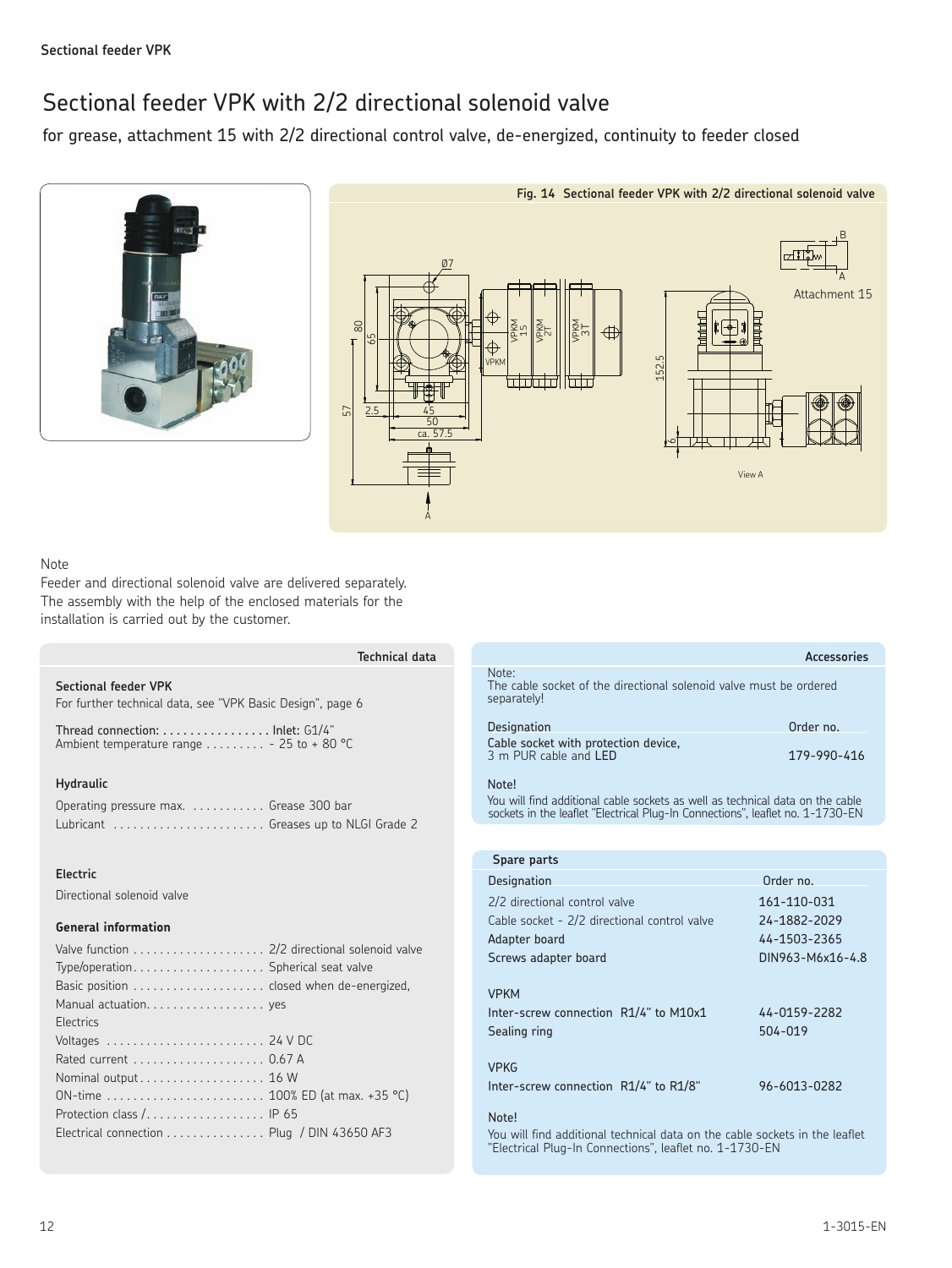## External check valves for VPK



|                                                                       | External check valves |
|-----------------------------------------------------------------------|-----------------------|
| Check valves and plug connectors for tube connection $\emptyset$ 6 mm |                       |
|                                                                       | Order no.             |
| Check valve for direct screwing into a feeder outlet.                 | VPKM-RV-S4            |
| Check valve for plug connector                                        | <b>VPKM-RV-VS</b>     |
| Check valve for direct screwing into a feeder outlet.                 | VPKG-RV               |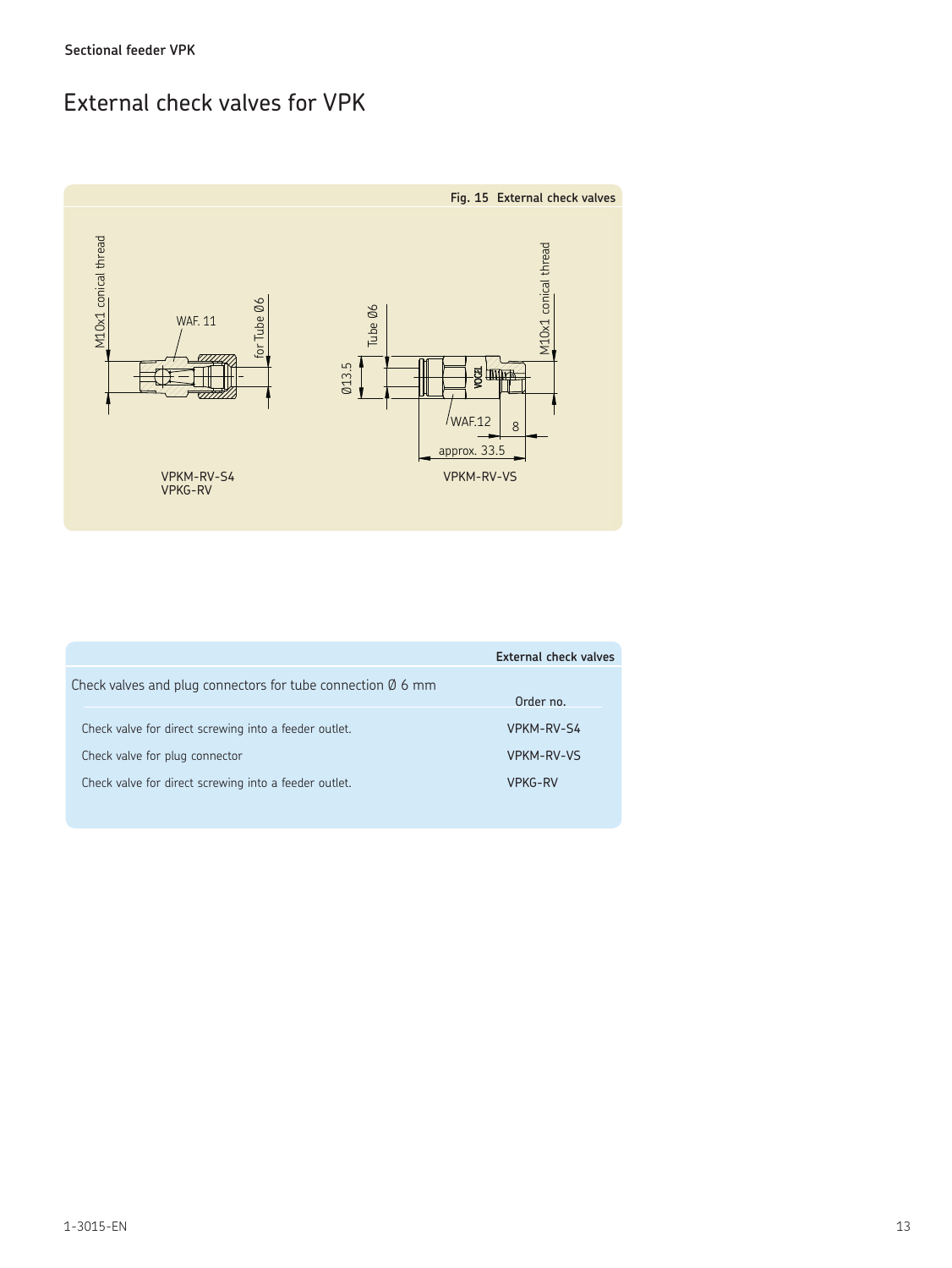## Explanation of the order codes

## Structure

| VPK M /10 15/ P3-4L /00 A 1 -1T -1SL -05TR - 2T - 3SR -2TLR -05T -2T -3T -3T<br>Example:                                                                                                                                                                                                                                                                                                                                                                                      |                  |                  |                                                                                                                                                                                    |                                |
|-------------------------------------------------------------------------------------------------------------------------------------------------------------------------------------------------------------------------------------------------------------------------------------------------------------------------------------------------------------------------------------------------------------------------------------------------------------------------------|------------------|------------------|------------------------------------------------------------------------------------------------------------------------------------------------------------------------------------|--------------------------------|
| Progressive<br>sectional feeders                                                                                                                                                                                                                                                                                                                                                                                                                                              | $1. -$<br>$2. -$ | $3. -$<br>$4. -$ | $5. -$<br>$6 -$<br>$7 -$<br>1- to max. 10 feeder sections $\rightarrow$                                                                                                            | $9 -$<br>$8 -$<br>$10 -$       |
| Thread inlet -<br>and outlet screw connection<br>$M = M10x1$<br>$G = G \frac{1}{8}$                                                                                                                                                                                                                                                                                                                                                                                           |                  |                  | 4. $-$ to max. $10.-$<br>(Twin or Single) feeder sections<br>- see table: General system design/allocation                                                                         |                                |
| Number of feeder sections -                                                                                                                                                                                                                                                                                                                                                                                                                                                   |                  |                  | 3rd (twin) feeder section<br>left outlet 0.05 cm <sup>3</sup> /cycle, right outlet closed,                                                                                         |                                |
| $03 =$ for 3 sections<br>(max. 6 outlets)<br>(max. 8 outlets)<br>$04 =$ for 4 sections<br>$05 =$ for 5 sections<br>(max. 10 outlets)<br>(max. 12 outlets)<br>$06 =$ for 6 sections<br>$07 = for 7 sections$<br>(max. 14 outlets)<br>$08 =$ for 8 sections<br>(max. 16 outlets)                                                                                                                                                                                                |                  |                  | lubricant discharge is carried out via an inter-<br>nal sealing disk to the 2nd feeder section, right<br>outlet                                                                    |                                |
| $09 = for 9 sections$<br>(max. 18 outlets)<br>$10 =$ for 10 sections<br>(max. 20 outlets)                                                                                                                                                                                                                                                                                                                                                                                     |                  |                  | 2nd (single) feeder section<br>left outlet closed right outlet 0.20 cm <sup>3</sup> /cycle<br>(plus 0.05 cm <sup>3</sup> /cycle from the 3rd feeder sec-<br>tion, right-hand side) |                                |
| Number of occupied outlets $-$                                                                                                                                                                                                                                                                                                                                                                                                                                                |                  |                  |                                                                                                                                                                                    |                                |
| $03 =$<br>3 outlets open<br>↓<br>20 outlets open<br>$20 =$                                                                                                                                                                                                                                                                                                                                                                                                                    |                  |                  | 1st (twin) feeder section<br>left outlet 0.10 cm <sup>3</sup> /cycle<br>right outlet 0.10 cm <sup>3</sup> /cycle                                                                   |                                |
|                                                                                                                                                                                                                                                                                                                                                                                                                                                                               |                  |                  | General system design/allocation of the feeder sections                                                                                                                            |                                |
| Monitoring type -                                                                                                                                                                                                                                                                                                                                                                                                                                                             |                  | Designation      | Volume per cycle                                                                                                                                                                   | Number of                      |
| $00 =$ without                                                                                                                                                                                                                                                                                                                                                                                                                                                                |                  | sections         | and outlet $\text{cm}^3$                                                                                                                                                           | <b>Outlets</b>                 |
| $P2$ = Piston detector, 2-pin connection<br>$P3$ = Piston detector, 3-pin connection                                                                                                                                                                                                                                                                                                                                                                                          |                  | 05T              | 0,05<br>$=$                                                                                                                                                                        | $\overline{c}$                 |
| $ZY = cycle indicator 1$                                                                                                                                                                                                                                                                                                                                                                                                                                                      |                  | 1T               | 0,10<br>$=$                                                                                                                                                                        | $\overline{c}$                 |
| $\textsf{ZS}$ = cycle indicator with proximity switch <sup>1</sup> )                                                                                                                                                                                                                                                                                                                                                                                                          |                  | 2T               | 0,20<br>$=$                                                                                                                                                                        | $\overline{c}$                 |
|                                                                                                                                                                                                                                                                                                                                                                                                                                                                               |                  | 3T<br>05S        | 0,30<br>$\equiv$<br>0,10<br>$\equiv$                                                                                                                                               | $\overline{c}$<br>$\mathbf{1}$ |
|                                                                                                                                                                                                                                                                                                                                                                                                                                                                               |                  | 1 <sub>S</sub>   | 0,20<br>$=$                                                                                                                                                                        | $\mathbf{1}$                   |
| Installation position of the monitoring system                                                                                                                                                                                                                                                                                                                                                                                                                                |                  | 2S               | 0,40<br>$=$                                                                                                                                                                        | $\mathbf{1}$                   |
| $-1R$ = right-hand side on the 1st section<br>-1L = left-hand side on the 1st section<br>$-2R$ = right-hand side on the 2nd section                                                                                                                                                                                                                                                                                                                                           |                  | 3S               | 0,60<br>$=$                                                                                                                                                                        | $\mathbf{1}$                   |
| ↓                                                                                                                                                                                                                                                                                                                                                                                                                                                                             |                  | Note!            |                                                                                                                                                                                    |                                |
| $-OR$ = right-hand side on the 10th section<br>$-OL$ = left-hand side on the 10th section                                                                                                                                                                                                                                                                                                                                                                                     |                  | TL or SL         | $T = Twin = two outlets$<br>$S =$ Single = one outlet<br>left outlet closed                                                                                                        |                                |
|                                                                                                                                                                                                                                                                                                                                                                                                                                                                               |                  | TR or SR         | = right outlet closed                                                                                                                                                              |                                |
| Attachments                                                                                                                                                                                                                                                                                                                                                                                                                                                                   |                  | <b>TLR</b>       | = both outlets closed                                                                                                                                                              |                                |
| $00 =$ without attachments<br>$08$ = with 4/2-directional solenoid valve, de-energized, continuity to feeder open<br>$09$ = with 4/2-directional solenoid valve, de-energized, continuity to feeder closed<br>13 = with (oil) $2/2$ -directional solenoid valve, de-energized feeder relieved $2$ )<br>14 = with 3/2 directional solenoid valve, de-energized feeder relieved<br>15 = with (grease) 2/2-directional solenoid valve, de-energized, continuity to feeder closed |                  |                  |                                                                                                                                                                                    |                                |
| $A = change version$<br>$1 = basic design$                                                                                                                                                                                                                                                                                                                                                                                                                                    |                  |                  | 1) The installation of the cycle indicator with or without proximity switch is only                                                                                                |                                |

*1) The installation of the cycle indicator with or without proximity switch is only possible from feeder section 2T and feeder section 2S, respectively!*

*2) Only for feeder type VPK***G** *(inlet thread G1/8)*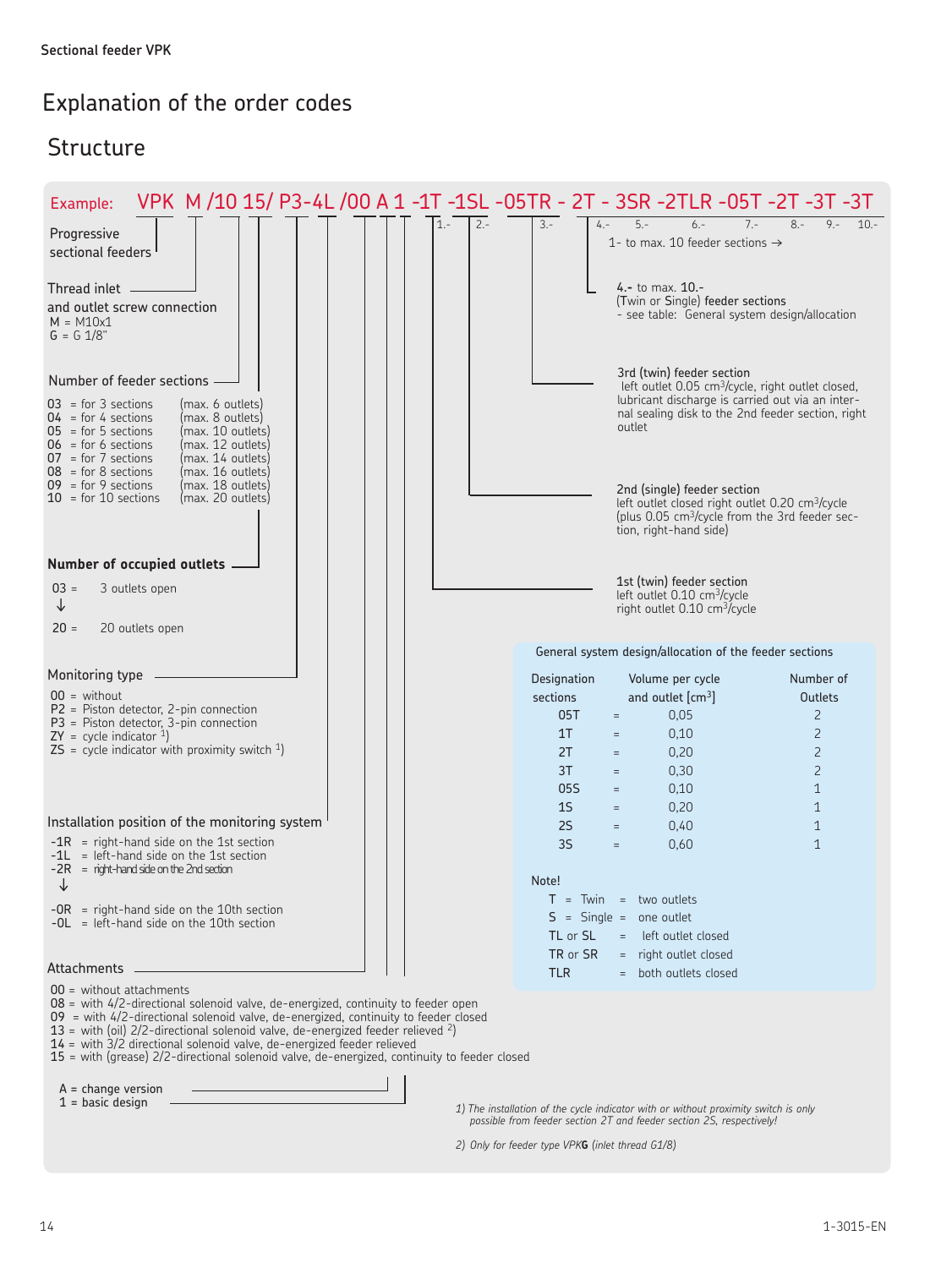## Explanation of the order codes

### Attachments and screw unions



### How to order:

Progressive feeder, type VPK (**VPK**), consisting of an inlet section with inlet thread M10x1 (**M**), 10 feeder sections (outlet thread M10x1) (**10**), with 15 occupied outlets (**15**), with monitoring via 3-pin piston detector (**P3**), installed on the left side of the 4th feeder section (**4L**), without attachments (**00)**, change version A (**A**), basic design (**1**).

The sectional feeder is structured as follows: 1st feeder section (twin) with 0.10 cm3/cycle per outlet (**1T**), 2nd feeder section (single), left outlet closed, right outlet 0.20 cm3/stroke, (**1SL**) (additional 0.05 cm3/stroke from the 3rd feeder section, right side), 3rd feeder section (twin), left outlet 0.05 cm3/stroke, right outlet closed, lubricant discharge (0.05 cm3/stroke) is carried out via 2nd feeder section, right outlet (**05TR**), 4th feeder section (twin) with 0.20 cm<sup>3</sup>/stroke per outlet (2T), 5th feeder section (single) left outlet 0.60 cm<sup>3</sup>/stroke (still 2x 0.20 cm<sup>3</sup>/stroke of the 6th feeder section), right outlet closed (**3SR**), 6th feeder section (twin) right and left outlet closed (plugs are removed on both sides and allow combining of the outflow quantity towards the 5th feeder section, left outlet) (**2TLR**), 7th to 10th feeder section (twin) with 0.05, 0.20, 0.30, 0.30 cm3/cycle per outlet (**05T**, **2T**, **3T**, **3T**),

The downstream check valves (**RV**), outlet screw unions (**4**/**6**/**8**) or plug connectors (**VS**) (seen from the inlet) have been allocated to the progressive feeder:

| Inlet screw union  | $=$ 0 10 mm (6) with plug connector (VS),                                                                                |
|--------------------|--------------------------------------------------------------------------------------------------------------------------|
| 1st feeder section | = outlet screw union on both sides with $\emptyset$ 6 mm (6), right side with additional check valve (RV),               |
| 2nd feeder section | = outlet screw union right side $\emptyset$ 6 mm (6), left side closed (1SL),                                            |
| 3rd feeder section | = outlet screw union left side $\emptyset$ 4 mm (4), right side closed (05TR),                                           |
| 4th feeder section | = outlet screw union on both sides with $\emptyset$ 6 mm (6) (left with piston detector),                                |
| 5th feeder section | = outlet screw union left side $\emptyset$ 8 mm (8), right side closed (3SR),                                            |
| 6th feeder section | = outlet screw union left and right closed (2TLR),                                                                       |
|                    | 7th to 10th feeder section = Outlet on both sides $\emptyset$ 6 mm (6) with plug connector (VS), as well as end section. |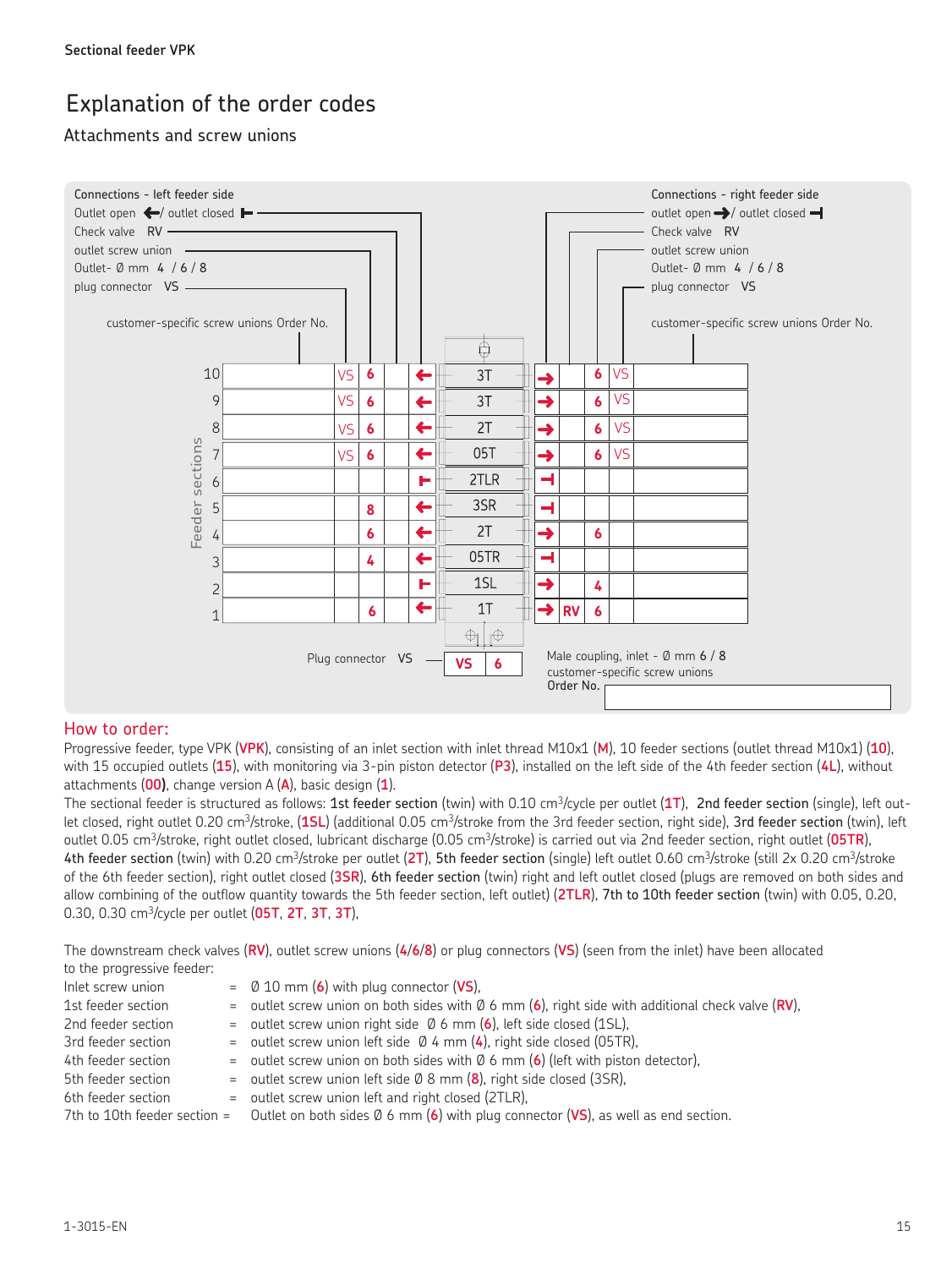| Order Form                                                                                                                                                                                                                                                                |           |                   | Inquiry Form          |                                             |                                                                                                                                                                                                           |  |  |  |  |  |  |
|---------------------------------------------------------------------------------------------------------------------------------------------------------------------------------------------------------------------------------------------------------------------------|-----------|-------------------|-----------------------|---------------------------------------------|-----------------------------------------------------------------------------------------------------------------------------------------------------------------------------------------------------------|--|--|--|--|--|--|
| Please arrange the following order code according to the sample of the order code explanation!<br>Note! The actual order number will be allocated after the order has been placed.                                                                                        |           |                   |                       |                                             |                                                                                                                                                                                                           |  |  |  |  |  |  |
| Configuration order code VPK                                                                                                                                                                                                                                              |           |                   |                       |                                             |                                                                                                                                                                                                           |  |  |  |  |  |  |
|                                                                                                                                                                                                                                                                           |           |                   |                       |                                             | VPK M /10 15 /P3 -4L / 00 A 1- 1T -1SL-05TR-2T- 3SR -2TLR -05T -2T -3T -3T                                                                                                                                |  |  |  |  |  |  |
| VPK  /  /  /  A 1-  - - -  -                                                                                                                                                                                                                                              |           |                   |                       |                                             |                                                                                                                                                                                                           |  |  |  |  |  |  |
| Connections - left feeder side<br>Outlet open ← / outlet closed ► –<br>Outlet screw union -<br>Outlet- Ø mm 4 / 6 / 8<br>Plug connector VS -<br>Customer-specific screw unions<br>10<br>$\circ$<br>8<br>Feeder sections<br>$\overline{7}$<br>6<br>5<br>4<br>$\mathcal{S}$ | Order No. |                   | ÎШ                    |                                             | Connections - right feeder side<br>Outlet open > / outlet closed -<br>Check valve RV<br>Outlet screw union<br>Outlet- Ø mm $4 / 6 / 8$<br>- Plug connector VS<br>Order No. Customer-specific screw unions |  |  |  |  |  |  |
| $\overline{c}$<br>$\mathbf 1$                                                                                                                                                                                                                                             |           |                   |                       |                                             |                                                                                                                                                                                                           |  |  |  |  |  |  |
|                                                                                                                                                                                                                                                                           |           | Plug connector VS | $\bigoplus \bigoplus$ | customer-specific screw unions<br>Order No. | Male coupling, inlet - Ø mm 6 / 8                                                                                                                                                                         |  |  |  |  |  |  |

Company: . . . . . . . . . . . . . . . . . . . . . . . . . . . . . . . . . . . . . . . . . . . . . . . . . . . . . . . . Address: . . . . . . . . . . . . . . . . . . . . . . . . . . . . . . . . . . . . . . . . . . . . . . . . . . . . . . . . Reference: . . . . . . . . . . . . . . . . . . . . . . . . . . . . . . . . . . . . . . . . . . . . . . . . . . . . . . . . Name: . . . . . . . . . . . . . . . . . . . . . . . . . . . . . . . . . . . . . . . . . . . . . . . . . . . . . . . . . . . . . Function/dept.: . . . . . . . . . . . . . . . . . . . . . . . . . . . . . . . . . . . . . . . . . . . . . . . . . . . . Phone: . . . . . . . . . . . . . . . . . . . Fax/E-Mail: . . . . . . . . . . . . . . . . . . . . . . . . . .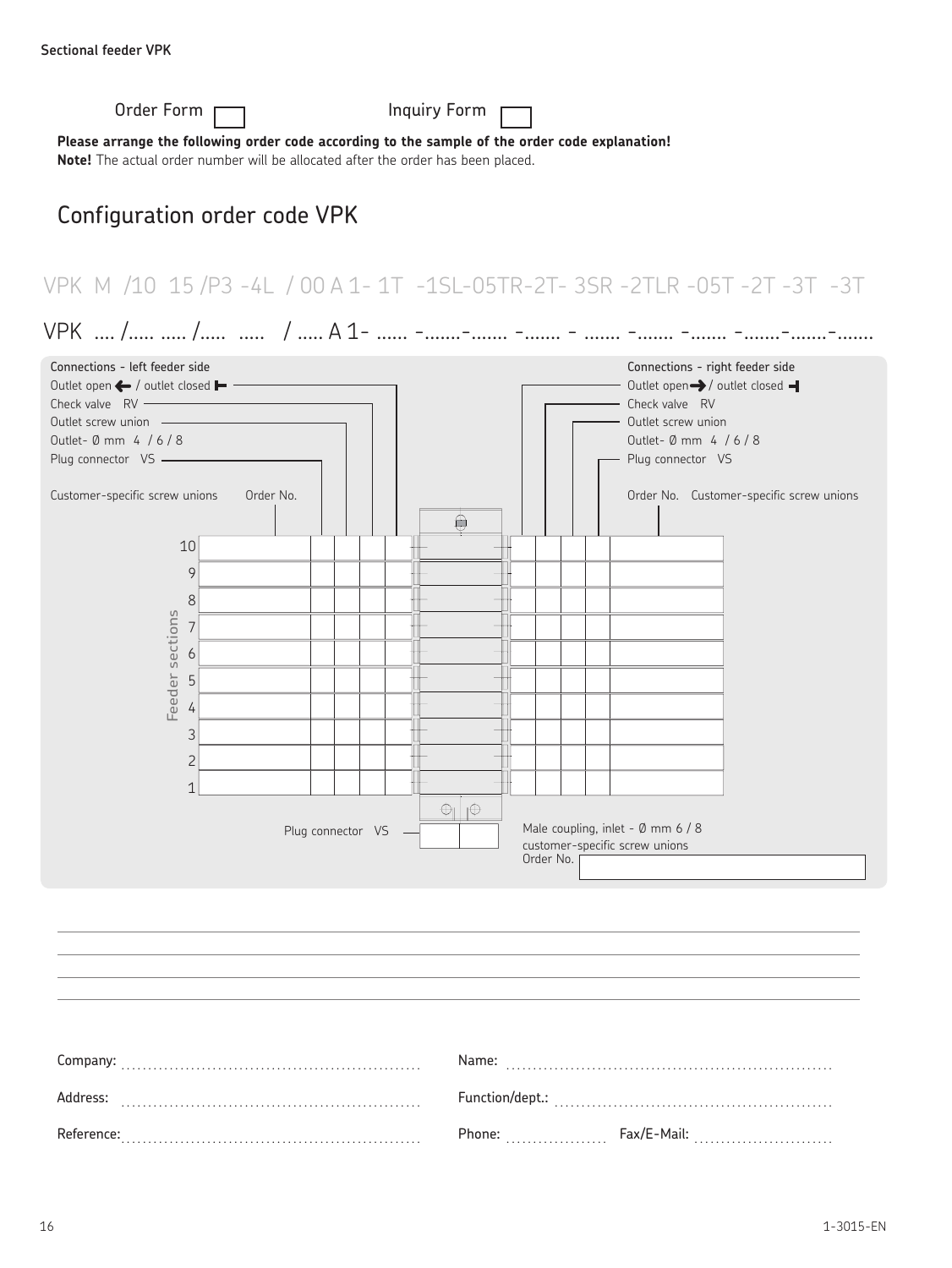### **Sectional feeder VPK Sectional feeder VPK**

The configuration of a progressive feeder VPK Please complete your address here: is customer-specific. The most important data for the generation of an order number are summarized on the preceding pages. As an illustration, an example of an order has been added.

### **Please read the two pages thoroughly!**

An order / inquiry form is located on the inside of this leaflet. Please fill this in according to the sample, whereby the blank line VPK... (configuration) must be completed according to the sample on page 14 and the graphic below according to the sample on page 15.

First, copy the order sheet, then complete the copy and send it to:

### **SKF Lubrication Systems Germany AG**

2. Industriestrasse 4 68766 Hockenheim Germany

Tel. +49 (0)62 05 27-0 Fax +49 (0)62 05 27-101

www.skf.com/lubrication

| Company:    |  |  |  |  |  |  |  |  |  |  |
|-------------|--|--|--|--|--|--|--|--|--|--|
| Address:    |  |  |  |  |  |  |  |  |  |  |
| Reference:  |  |  |  |  |  |  |  |  |  |  |
| Name:       |  |  |  |  |  |  |  |  |  |  |
|             |  |  |  |  |  |  |  |  |  |  |
| Phone:      |  |  |  |  |  |  |  |  |  |  |
| Fax/E-Mail: |  |  |  |  |  |  |  |  |  |  |

### **Note!!**

The configuration of a progressive feeder (and thereby its order code) always starts at the inlet section.



Additional amendments or remarks: